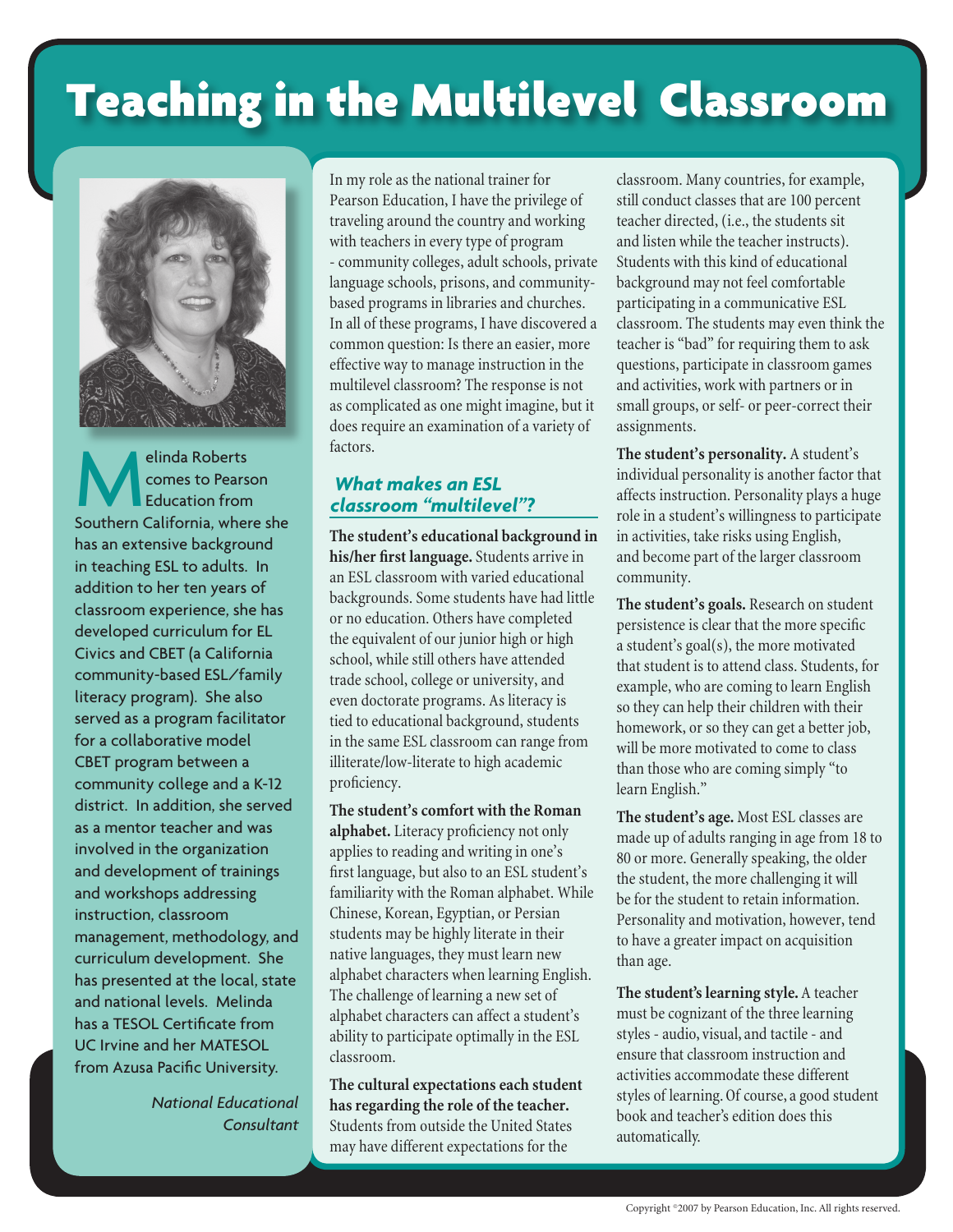**The student's status in United States culture.** A student's personal situation can also contribute to a multilevel classroom environment. Has the student come to the United States as a refugee? Is he or she here alone or with a larger group of friends or family? Is the student poor? Middle class? Quite wealthy? Does the student have legal status, or is he or she undocumented?

#### **The student's access to English outside the ESL classroom.**

Finally, the number of opportunities students have to use English outside the classroom can impact instruction. While some students may live in a closed community where everyone everywhere speaks their first language, others do not and must use English to communicate in everyday situations and/or at work. Of course, the more language learners use English in their everyday lives, the more quickly their acquisition and proficiency improves.

## *Levels of Proficiency in the Multilevel Classroom*

When planning instruction for a multilevel class, teachers must first consider the varied proficiency levels of their students. In general, many students perform at the same or similar level; however, there are always students who perform "below" level and others who perform "above" level.

**Below-level.** These students are struggling to keep up with instruction. They need extra time to complete activities and are often dependent on peer support to be successful. These students may have feelings of inadequacy and low self-esteem and are usually very cognizant of the fact that everyone else in class is learning more rapidly than they are. Below-level students are at risk because they often become frustrated and blame themselves for their inability to learn more efficiently.

**At-level.** These students are doing well with their current level of instruction and are progressing as they should.

**Above-level.** These students may have more language proficiency than the at-level students, or these students may be able to "get it" more quickly than their classmates. Above-level students are at risk because they can become frustrated with the teacher for not providing more challenging lessons. They can also become bored or disruptive while waiting for the other students to "catch up."

**The four language skills.** A discussion of levels of proficiency cannot be complete without first addressing that a student's abilities in each of the four language skills - reading, writing, speaking, and listening - may also be at varying levels. The same student can be an above-level speaker, an at-level listener, an at-level reader, and a below-level writer. A teacher must be cognizant of each student's strengths and weaknesses during instruction and when assigning tasks.

## *Grouping Strategies in the Multilevel Classroom*

Managing a classroom of students at these different learning levels can present a challenge for instructors; however, according to a CALPRO article on managing the multilevel classroom, "The use of grouping strategies has been found to be an effective management

tool in multilevel settings to provide efficient use of teacher and student time. Students can assist each other, which frees the teacher to work with individuals or small groups."

There are four ways to group students:

- Pair work (two students working together)
- Group work (three to ten students working together)
- Teamwork (teams of students working together in competition with other teams)
- Whole-class work (the entire class participating in an activity)

The role of the ESL teacher is not only to deliver instruction, but also to orchestrate the pairing, grouping, and teaming-up of students. In the multilevel classroom, this process is especially critical for the below-level and above-level students.

Students can be paired and grouped as either "like-ability" or "cross-ability." Like-ability is where students of the *same* proficiency level work together. The benefit of like-ability matching is that similar needs of the students can be addressed. Cross-ability is where students of *different* proficiency levels work together. The benefit of cross-ability matching is that the higher-level students can help the lower-level students.

Teamwork is always a cross-ability grouping (it would be difficult for below-level teams to ever win), as is whole-class work, by its very nature. With pair work and group work, however, teachers can decide, based upon the task, whether to match students by like-ability or cross-ability, as well as who to match with whom. A side benefit of ongoing and varied matching is the building of a strong, vibrant, comfortable, safe learning environment and classroom community.

# *Multilevel Instructional Strategies*

There was a time when a popular model for multilevel instruction required the teacher to choose a topic and then develop different lessons with different objectives for the different proficiency levels in his/her classroom. The teacher moved from group to group, in effect, managing a three-ring circus. The lesson planning was overwhelming and exhausting, often requiring the teacher to develop his/her own curriculum and handouts.

Today there is more support for the multilevel instructor, including teacher's editions and ready-made reproducibles, which can be easily adapted to multilevel instruction. Instead of creating different lessons with different objectives for the different proficiency levels, teachers can "teach to the middle" and then assign different, appropriately leveled tasks.

## *Lesson Planning*

#### *Begin the lesson with the whole class together*

Beginning the lesson with the whole class together provides a foundation for the leveled tasks that will follow. Throughout the preview and present portion of the lesson, the teacher intermittently lowers and raises instruction to keep the belowlevel and above-level students interested. Since most lessons in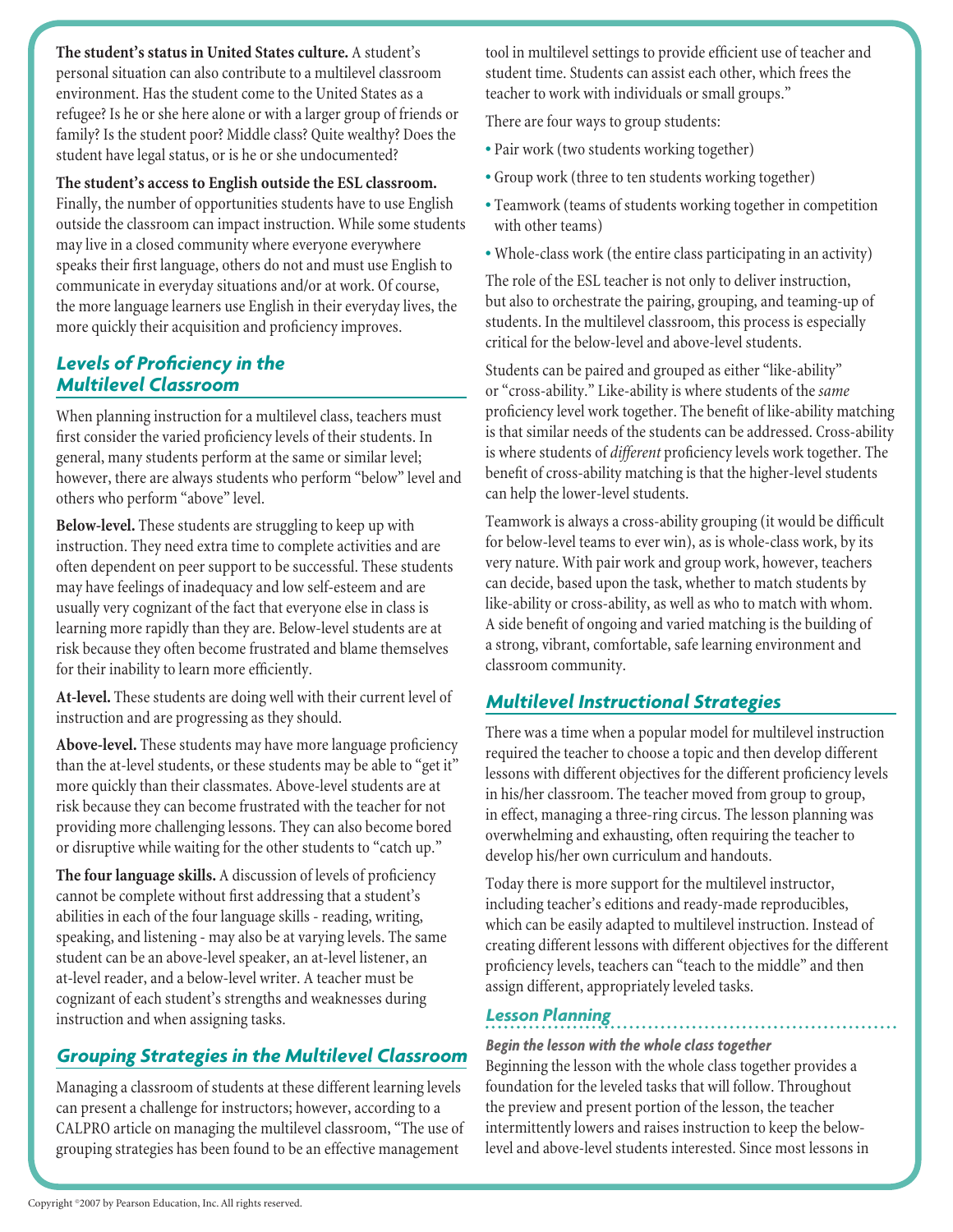beginning-level ESL classes begin with learning the vocabulary that will be used in the unit, it is easy to start a lesson with the whole class together. The natural process of previewing, presenting, and practicing the vocabulary lends itself perfectly to whole-class, multilevel instruction.

#### *Assign leveled tasks using a variety of groupings*

During the practice and evaluation stages of the lesson, students' tasks are leveled according to proficiency and language skill. If the objective, for example, is to complete an order form "from a mail-order catalog company, a student can learn skills of following written instructions, filling out forms, and doing various math operations" (Cowels, 1997). The leveled tasks "can be varied to suit the skill levels and interests of the learner: one person might order a single item, like a hat, while another might take on the very challenging task of measuring windows and ordering curtains of the correct size" (Cowels, 1997). It is helpful to have a teacher's edition, which provides a variety of expansion activities for each lesson. These expansion activities can be invaluable resources from which to choose specific tasks to assign to different-leveled groups. In the discussion that follows, we will look more closely at how to use both the student's book and the teacher's edition to do this.

#### *End the lesson with the whole class together*

In the application stage of your lesson, bring the whole class back together for review and to assign a whole-class activity.

# *Using Your Core Text to Develop Leveled Tasks*

It is easy to level different types of activities using the student book. This section looks at leveling conversation exercises, writing and dictation activities, and listening tasks.

#### *Leveling conversations*

The typical conversation taught in a multilevel environment might look something like this:

A. I'm going to the supermarket. What do we need?

B. Please get some \_\_\_\_\_\_\_\_\_\_\_.

A. \_\_\_\_\_\_\_\_\_\_? All right. Anything else?

B. Yes. We can probably use some \_\_\_\_\_\_\_\_\_\_\_\_\_\_\_ and some

A. \_\_\_\_\_\_\_\_\_\_\_\_\_\_\_ and \_\_\_\_\_\_\_\_\_\_\_\_? Sure. No problem!

Teach the entire conversation to the whole class by using parroting techniques. Then have students practice in like-ability pairs. The below-level pairs practice only the first part:

A. I'm going to the supermarket. What do we need?

B. Please get some \_\_\_\_\_\_\_\_\_\_\_.

Have the at-level pairs practice the whole conversation.

Have the above-level pairs practice the whole conversation, plus come up with five different responses that can replace "Sure. No problem!" For example, "Okay, I'll see you later," or "All right. Can I have some money?" Or, "Sure, honey bunny. I'll be back in a jiffy."

## *Leveling writing activities*

Students in beginning-level multilevel classrooms need and want the opportunity to practice writing. Writing is a skill that is often challenging enough in the writer's first language, let alone the second language. For students who have a limited vocabulary and understanding of grammar, trying to organize sentences can be frustrating and unproductive. Writing activities must be meaningful and useful in the students' English-speaking world. Tasks such as completing an application or personal information form, writing an absence note (for the student's own ESL class or for his/her child's class), writing an e-mail or postcard to loved ones outside the United States, or writing a request for vacation time from an employer, are ones that students will encounter in their personal lives.

Writing tasks should start with a model and provide students with clear instructions on how to "swap out" the information on the model with their own. To ensure my beginning-level students were successful with the activity, I used different-colored markers on a white board or overhead, so the students were clear on where to put their own information. Even with modeling, however, sometimes several drafts had to be completed before a paper was perfect.

Writing activities can be completed as a whole class or with students paired in cross-ability groups. As the higher-level students complete their tasks, they can work alongside the students who require additional support.

#### *Leveling dictation activities*

In every level I have taught, from literacy to advanced, students have always asked for more dictation. I normally did dictation at the end of class because I wanted my students to have time to go home and self-correct their writing. I might dictate from a dialogue we had just practiced, giving the below-level students the option of keeping their books open. Or I might dictate from a vocabulary list, and the below-level students would write only the vocabulary word, while the at-level and above-level students would write the whole sentence. So, the students might hear, "apples, apples, apples. Please get some apples at the store." The below-level students would simply write, "apples," while the at- and abovelevel students would write, "Please get some apples at the store," and underline the word "apples."

The following morning, as students would arrive at class, each would write one vocabulary word or sentence from a list on the board. When all the sentences were written, we would correct them on the board as a whole class, while individual students selfcorrected their own papers.

## *Listening strategies*

Because I found listening activities to be difficult for students at all levels, I implemented a step-by-step strategy. I explained to the students that if they followed all the steps, they would be successful with the activity. The strategy went like this:

• First, review with the class the task to be completed after the listening activity